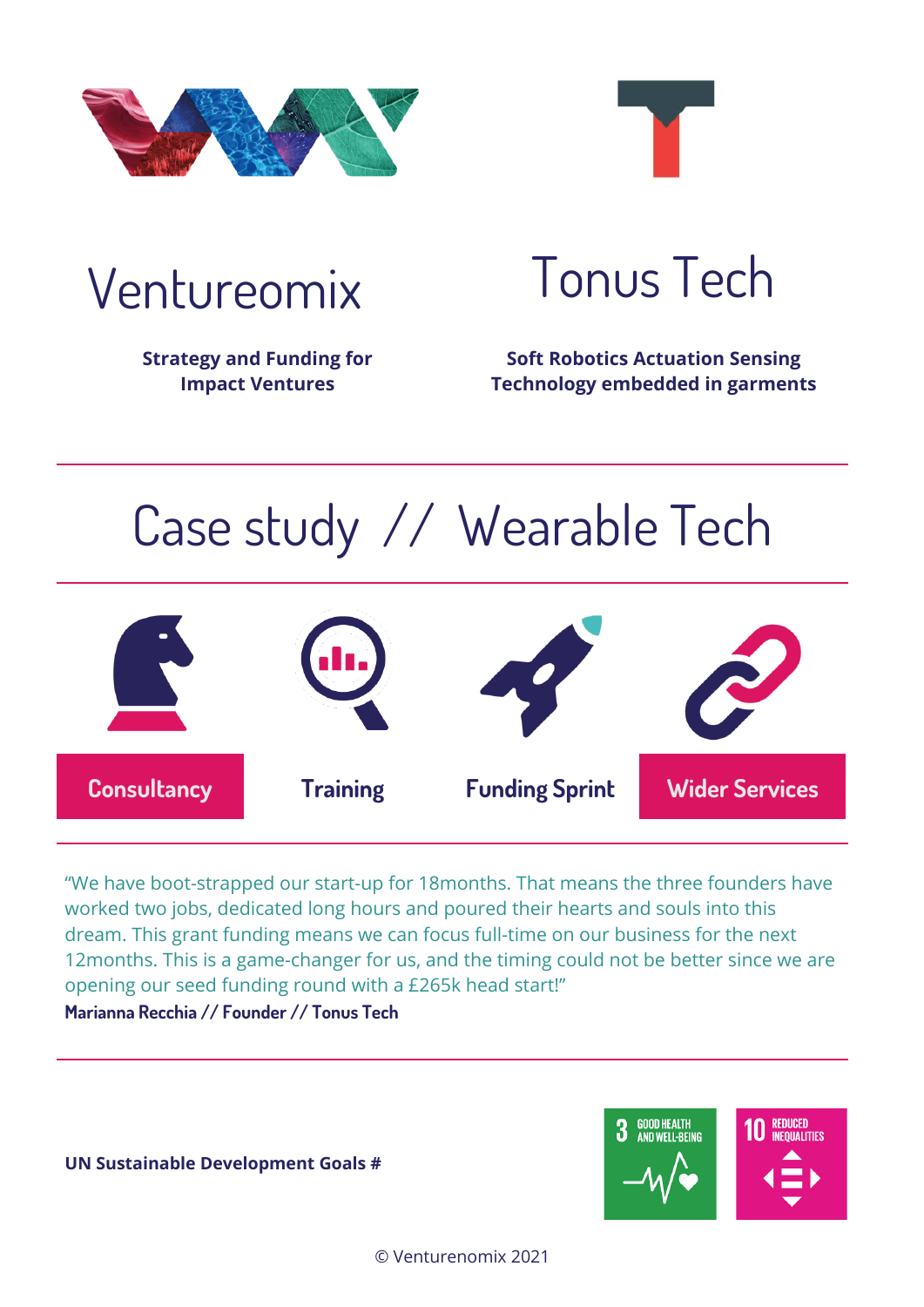

#### **Introduction – Understanding the Challenges**

Marianna (Founder and CEO at Tonus Tech) attended a funding webinar organised by Newable and delivered by Alex (Venturenomix director). A follow-up video meeting convinced the companies to work together – it was the amazing team at Tonus Tech that really impressed.

#### **Working Together – Solution and Services**

Tonus Tech planned to open a seed equity round at the end of the year and were ideally placed to leverage this investment with R&D grant funding. Venturenomix stepped in to lead the process of identifying grants and writing grant applications.

#### **Successful Outcomes**

The Innovate UK Smart grant success (hopefully the first of many) means Marianna, Dimi and the team have a £265k R&D project funded for the next 12months. It means the team can work with City University, London, and Newcastle University to deliver a prototype of their soft robotics actuation technology embedded into garments. The seed funding round looks set to complete in record time!



venturenomix.eu